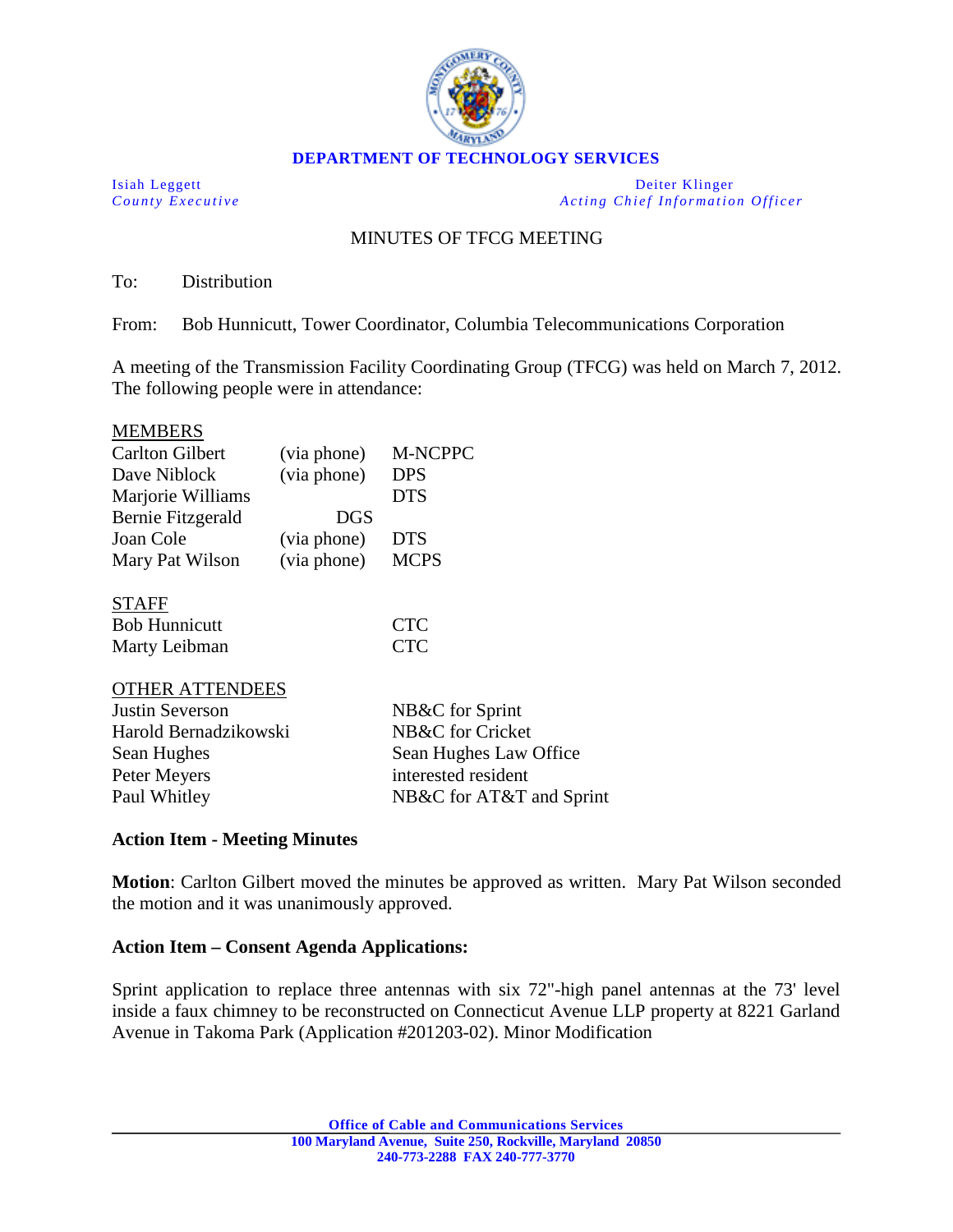Minutes of TFCG Meeting Held March 7, 2012 Page 2 of 3

Sprint application to replace three antennas with two panel antennas, one 55"-high and one 51" high, at the 98' level atop a 100'-high PEPCO transmission line tower on U.S. Army property on MacArthur Blvd at I-495 in Cabin John (Application #201203-03). Minor Modification

Sprint application to replace three antennas with three 72"-high panel antennas and one 2'-wide dish antenna at the 167' level on the penthouse walls atop a 160'-high office building on Friendship Properties, LTD property at 5530 Wisconsin Avenue in Chevy Chase (Application #201203-04). Minor Modification

Sprint application to replace six antennas with three 72"-high panel antennas and two dish antennas, one 3'-wide and one 5'-wide, at the 180' level on a 230'-high lattice tower on Montgomery MVLE LLC property at 23000 Whites Ferry Road in Dickerson (Application #201203-08). Minor Modification

Sprint application to replace three antennas with three 72"-high panel antennas at the 227' level atop a 16-story office building on U.S. Government property at 10 Center Drive in Bethesda (Application #201203-09). Minor Modification

AT&T application to replace three panel antennas with three 51"-high panel antennas at the 80' level on a 100'-high monopole on Petrucelli property at 14120 Darnestown Road in Germantown (Application #201203-11). Minor Modification

Cricket application to attach three 72"-high panel antennas at the 130' and 134' levels on the penthouse walls and the roof of a 123'-high apartment building on C&C Apartments Assoc. LP property at 2445 Lyttonsville Road in Silver Spring (Application #201203-12). Co-location

Cricket application to attach three 72"-high panel antennas at the 116' level atop a 98'-high office building on Verizon of Maryland property at 13100 Columbia Pike in Silver Spring (Application #201204-01). Co-location

Cricket application to attach three 72"-high panel antennas at the 167' and 196' levels atop a 15 story apartment building on WP Project Developer LLC, C/O Boston Properties property at 4440 Willard Avenue in Chevy Chase (Application #201204-02). Co-location

**Motion**: Bernie Fitzgerald moved the Consent Agenda items be recommended as conditioned by the Tower Coordinator. Mary Pat Wilson seconded the motion and it was unanimously approved.

## **Regular Agenda**

**Action Item:** Sprint application to attach three 72"-high panel antennas at the 105' and 95' levels on a 120'-high monopole to be constructed on West Hillandale Swim Club property at 915 Schindler Drive in Silver Spring (Application #201203-01). Co-location, conditioned on the monopole being constructed and on the applicant notifying the Board of Appeals of a change in the name of the owner of the monopole.